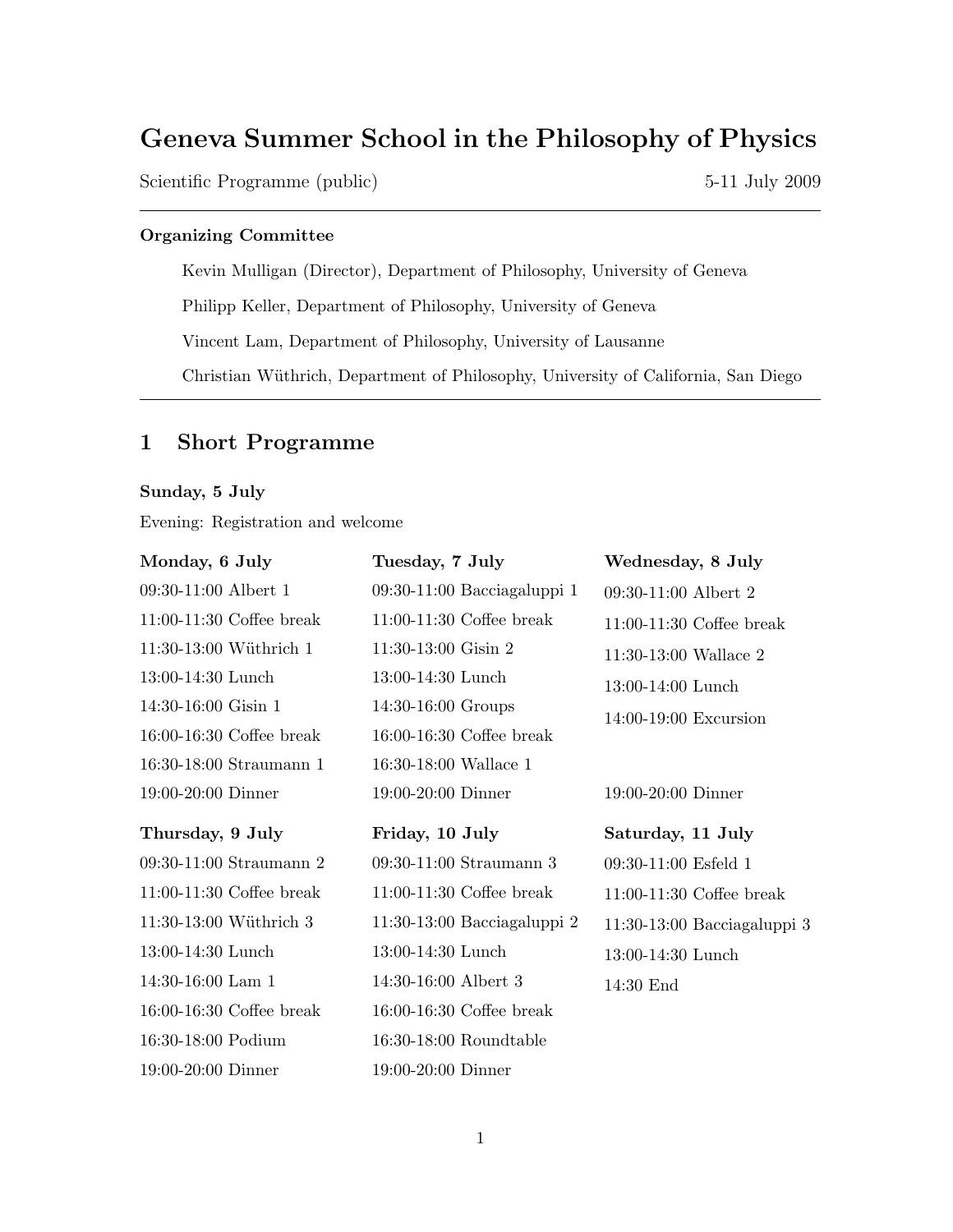## 2 Notes on Speakers

David Z Albert is the Frederick E. Woodbridge Professor of Philosophy at Columbia University and the Director of the of the MA Program in the Philosophical Foundations of Physics at Columbia. He did his BA in Physics at Columbia College (1976) and his PhD in Theoretical Physics at the Rockefeller University (1981). He is the author of Quantum Mechanics and Experience and Time and Chance and has published many articles on the foundations of physics.

Guido Bacciagaluppi is Senior Lecturer in Philosophy at the University of Aberdeen. He studied mathematics at the ETH in Zurich and received his doctorate in philosophy from the University of Cambridge. He has previously worked at the Universities of Cambridge and Oxford, the University of California at Berkeley, the University of Freiburg (Germany), the IHPST, Paris, the Centre for Time at the University of Sydney. He has published extensively in various journals of physica and philosophy and is currently the subject editor in quantum mechanics for the Stanford Encyclopedia of Philosophy.

Michael Esfeld is Professor of Philosophy at the University of Lausanne. He has studied philosophy and history at the Universities of Freiburg (Germany), Lausanne, and Münster, where he took his PhD in 1994. He has taught at the ETH Zürich, and the Universities of Münster, Konstanz, Hertfordshire, Cologne and Lausanne. He has widely published and received numerous awards, including, most recently, the Cogito Award in 2008.

Nicolas Gisin is Professor of Physics at the University of Geneva. After a master in physics and a degree in mathematics, he received his PhD degree in Physics from the University of Geneva in 1981 for his dissertation in quantum and statistical physics. After his PhD, he was a postdoc at the University of Rochester, NY. After a stint in the industry (software and telecommunications), he returned to Geneva and to academia. He has widely published in physics.

Vincent Lam is a Junior Fellow in Epistemology and Philosophy of Science at the University of Lausanne, where he wrote his dissertation about space-time philosophy. He has previously studied theoretical physics at the Swiss Federal Institute of Technology. He has published in various journals in philosophy of physics.

Norbert Straumann is Professor of Physics at the University of Zürich. He studied physics and mathematics at the ETH Zürich, where he obtained all his degrees (except for a Doctor philosophiae honoris cause from the University of Bern). He has held postdocs and visiting positions at CERN, Bern, Amsterdam, and was Associate Professor at Duke University. Among others, he is the author of *General Relativity and Relativistic Astrophysics*, which has appeared in several editions and languages. His interests include general relativity, cosmology and astrophysics, and the history of physics.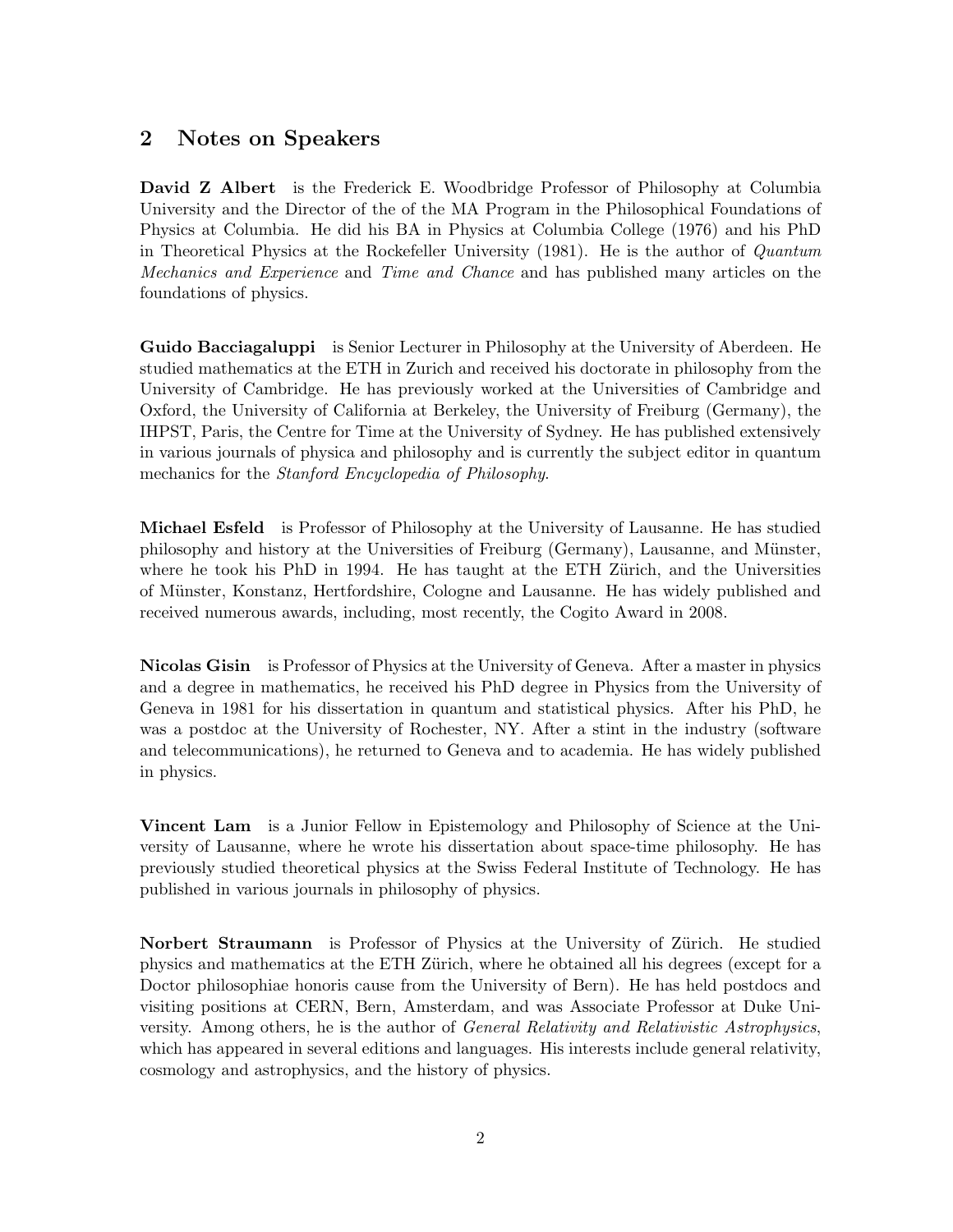David Wallace is a philosopher of physics at Oxford University. He holds a doctorate in physics from Oxford, but changed to philosophy and obtained a BPhil in Philosophy at Oxford in 2004. Since October 2005 he is a Tutorial Fellow at Balliol College, Oxford. He is currently working on a book on the Everett interpretation of quantum mechanics, parts of which will comprise his DPhil thesis in philosophy.

**Christian Wüthrich** is an Assistant Professor of Philosophy and Science Studies at the University of California, San Diego. He received his PhD in History and Philosophy of Science from the University of Pittsburgh after having read physics, mathematics, philosophy, and history and philosophy of science at Berne, Cambridge, and Pittsburgh. He has published in various journals in philosophy and in physics.

## 3 Long Programme

Sunday, 5 July

Registration and Welcome (Evening)

### Monday, 28 July

### Albert: "Introduction to the measurement problem" (9:30-11:00) Albert 1

The quantum-mechanical measurement problem is carefully set up, and a quick survey of various attempts at solving it is presented.

Background reading:

• David Z Albert, *Quantum Mechanics and Experience*, Harvard University Press, chapter 4 and the first two sections of chapter 5.

### Wüthrich: "Bell's theorem, the GHZ theorem, and non-locality" (11:30-13:00) Wüthrich 1

Over the years, a number of theorems have been established that constrain the sort of stories that one can tell about physical systems and that are compatible with quantum mechanics. I will try to give an introduction to the precise statement and the significance of a number of these theorems. In this lecture, I plan to discuss Bell's theorem. the GHZ theorem, and non-locality, hopefully setting up the stage for Nicolas Gisin and other lectures that will follow later in the week.

Suggested readings:

- John Bell, "Bertlmann's socks and the nature of reality" in his Speakable and Unspeakable in Quantum Mechanics, Cambridge University Press.
- N David Mermin, "Is the moon there when nobody looks? Reality and the quantum theory", Physics Today April 1985, 38-47.
- Gerd Grasshoff, Samuel Portmann, Adrian W¨uthrich, "Minimal assumption derivation of a Bell-type inequality", *Brit J Phil Sci* 56 (2005): 663-680.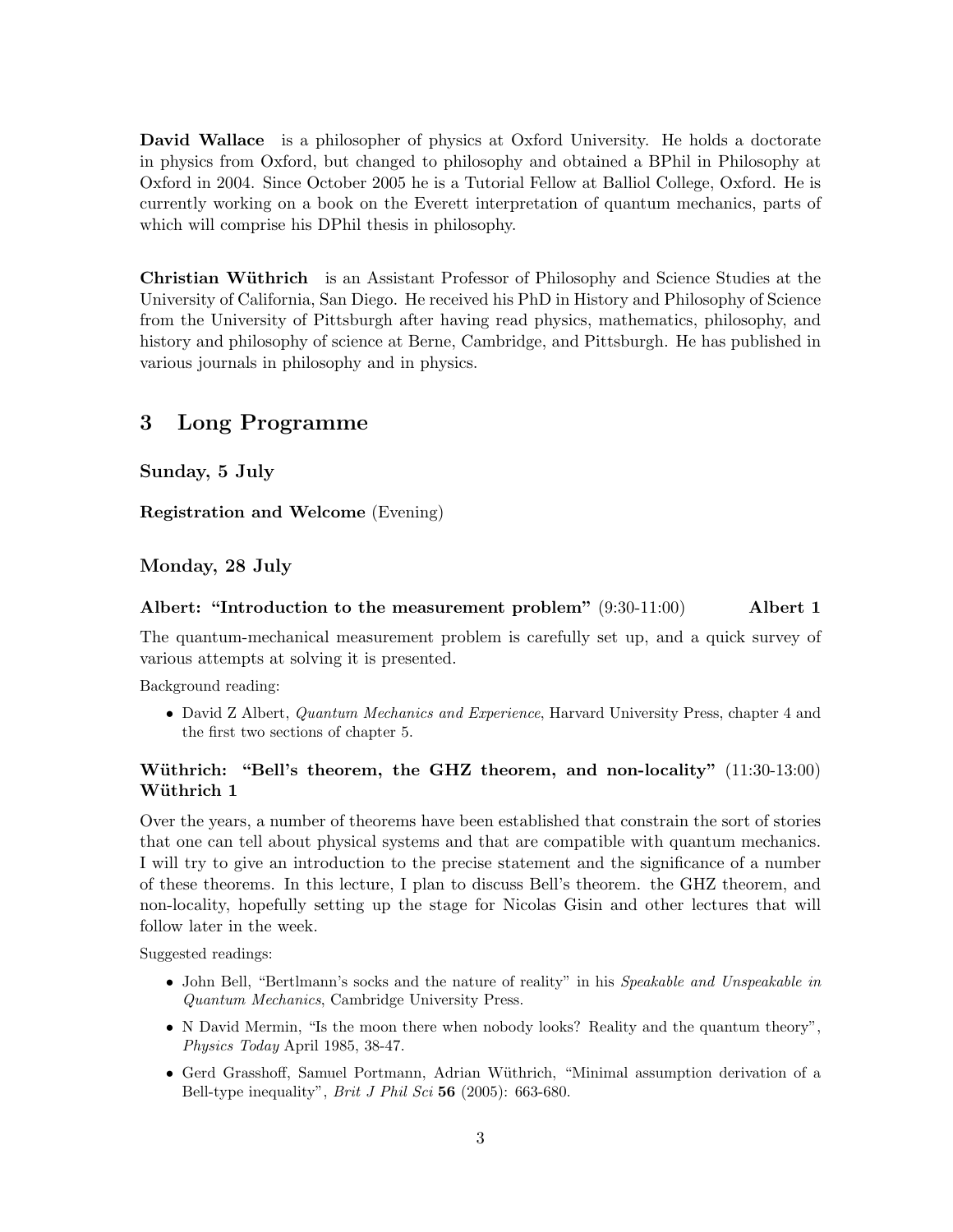### Gisin: "Experimental tests of quantum nonlocality" (14:30-16:00) Gisin 1

Suggested readings:

- Wolfgang Tittel and Gregor Weihs, "Photonic entanglement for fundamental tests and quantum communication", [quant-ph/0107156](http://arxiv.org/abs/quant-ph/0107156)
- Nicolas Gisin and Rob Thew, "Quantum Communication", Nature Photonics 1 (2007): 165-171.

### Straumann: "The role of the exclusion principle for atoms to stars: A historical account" (16:30-18:00) Straumann 1

In a first historical part I shall give a detailed description of how Pauli discovered – before the advent of the new quantum mechanics – his exclusion principle. The second part is devoted to the insight and results that have been obtained in more recent times in our understanding of the stability of matter in bulk, both for ordinary matter (like stones) and self-gravitating bodies.

Suggested readings:

• Norbert Straumann, "The role of the exclusion principle for atoms to stars: A historical account", International Review of Physics 1 (2007): 184-196. [quant-ph/0403199.](http://arxiv.org/abs/quant-ph/0403199)

### Tuesday, 7 July

### Bacciagaluppi: "Fundamentals of decoherence" (9:30-11:00) Bacciagaluppi 1

In this lecture, we shall look at the phenomenon and theory of decoherence, at what it is and, at least formally, at how it relates to the emergence of classical structures in quantum mechanics. We shall also discuss how claims that decoherence as such, without reference to interpretations of quantum mechanics, should be able to solve the measurement problem, are misleading.

Suggested readings (for all three lectures by Bacciagaluppi):

- Guido Bacciagaluppi, "The Role of Decoherence in Quantum Mechanics", in Edward N. Zalta (ed.), The Stanford Encyclopedia of Philosophy (Fall 2008 Edition), [plato.stanford.edu/entries/](http://plato.stanford.edu/entries/qm-decoherence/) [qm-decoherence/](http://plato.stanford.edu/entries/qm-decoherence/) (first published 2003).
- Maximilian Schlosshauer, "Decoherence, the measurement problem, and interpretations of quantum mechanics", Reviews of Modern Physics 76 (2004): 1267-1305. Also at [arXiv:quant](http://arxiv.org/abs/quant-ph/0312059)[ph/0312059.](http://arxiv.org/abs/quant-ph/0312059)
- H D Zeh, "Basic concepts and their interpretation", revised edition of Chapter 2 of Giulini et al. (1996), Decoherence and the Appearance of a Classical World in Quantum Theory (Berlin: Springer). [Page numbers refer to the preprint available online at [arXiv.org/abs/quant](http://arxiv.org/abs/quant-ph/9506020)[ph/9506020,](http://arxiv.org/abs/quant-ph/9506020) under the title "Decoherence: Basic Concepts and Their Interpretation".]
- H D Zeh, "The problem of conscious observation in quantum mechanical description", Foundations of Physics Letters 13 (2000): 221-233. Also at [arXiv.org/abs/quant-ph/9908084.](http://arxiv.org/abs/quant-ph/9908084)
- W H Zurek, "Decoherence and the transition from quantum to classical", *Physics Today* 44 (October 1991): 36-44. [Abstract and updated (2003) version available online at [arXiv.org/abs/](http://arxiv.org/abs/quant-ph/0306072) [quant-ph/0306072,](http://arxiv.org/abs/quant-ph/0306072) under the title "Decoherence and the Transition from Quantum to Classical— Revisited".]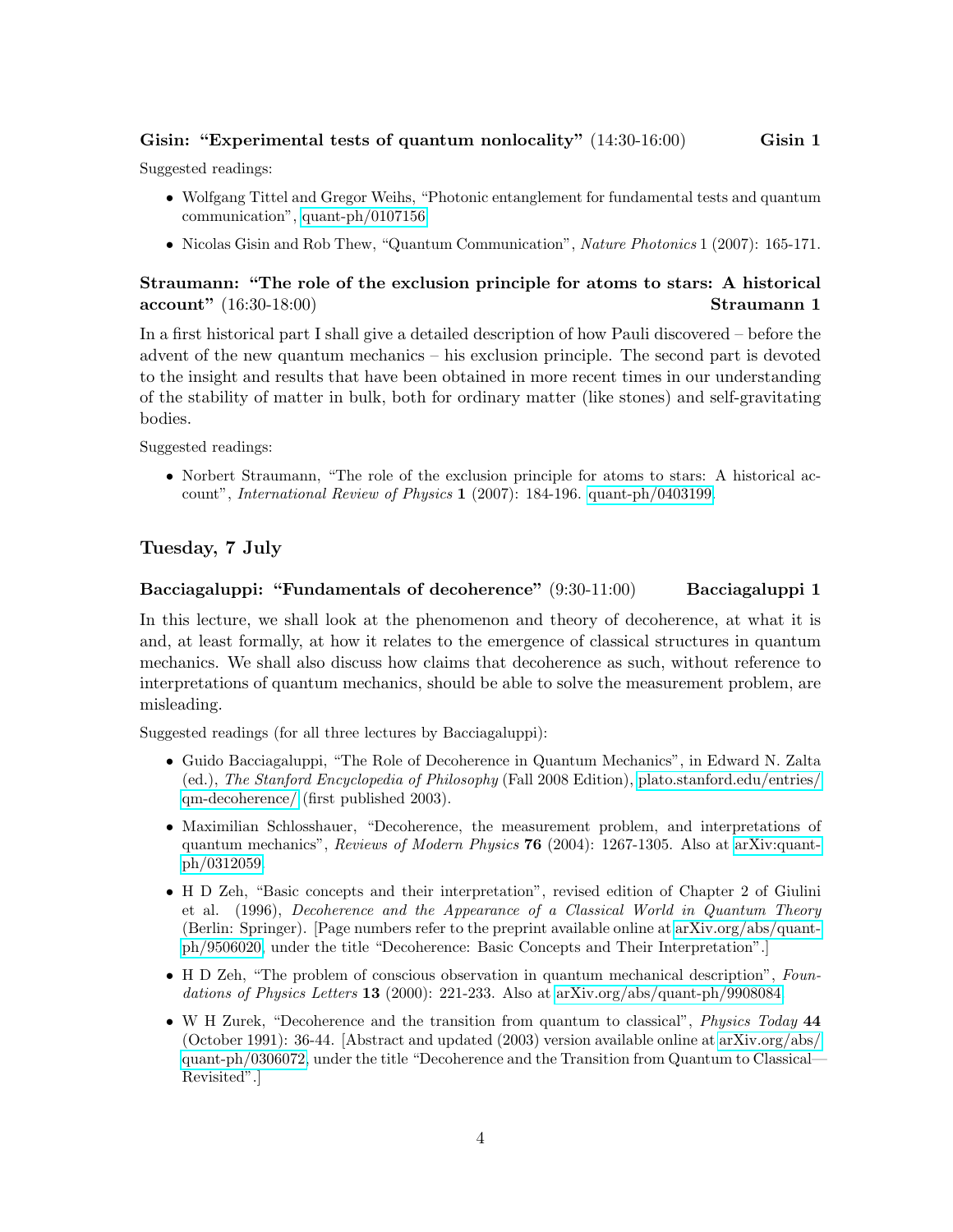• W H Zurek, "Negotiating the tricky border between quantum and classical", *Physics Today* 46 (April 1993): 84-90.

### Gisin: "Playing with general nonlocal correlations" (11:30-13:00) Gisin 2

Quantum correlations are very peculiar, especially those violating some Bell inequality. Gaining a deeper insight into such nonlocal quantum correlation is a grand challenge.

Children gain understanding of how their toys function by dismantling them into pieces. We shall follow a similar approach. We shall decompose the quantum correlations into simpler, more elementary, nonlocal correlations. Specifically, we like to present a model simulation of von Neumann measurements on arbitrary partially entangled states of two qubits. We shall also discuss Leggett's model and understand why it is incompatible with quantum predictions. This work is part of the general research program that looks for nonlocal models compatible and incompatible with quantum predictions. The goal is to find out what is essential in quantum correlations.

### Lam/Wüthrich: The technicalities of quantum mechanics  $(14:30\n-16:00)$  Groups

We will go over some of the relevant mathematical and technical background necessary to understand quantum mechanics. For this session, we will split up into two groups, one for the more introductory and one for the more advanced material. There are obviously many texts that would prepare you for this session, we just make a few suggestions. However, none of the readings will be presupposed.

Suggested readings:

- R.I.G. Hughes, The Structure and Interpretation of Quantum Mechanics, Harvard 1989 (Part I).
- Chris J Isham, Lectures on Quantum Theory, Imperial College Press, 1995.
- Rob Clifton, *Introductory Notes on the Mathematics Needed for Quantum Theory* (1996).

### Wallace: "Many worlds? An introduction to the Everett interpretation" (16:30-  $18:00)$  Wallace 1

I will give a self-contained introduction to the Everett (many-worlds) interpretation as it is currently understood, stressing the theory's claim to be a pure interpretation of the extant formalism. Along the way I'll make the case for how decoherence defines a branching structure for a unitarily evolving quantum state, why these branches can be thought of as "worlds" in some reasonable sense, and what possible routes are available to explicate the role of probability in the theory.

Suggested readings:

• Wallace, David, "The interpretation of quantum mechanics", in Rickles (ed.), The Ashgate Companion to the New Philosophy of Physics (Ashgate, 2008). Sections 1, 2 and 4. [Available](http://arxiv.org/abs/0712.0149) [online as "Quantum mechanics: state of play"](http://arxiv.org/abs/0712.0149)

Background reading on ontology and general issues:

- Saunders, Simon, "The Everett Interpretation, 50 years on". [Weblink](http://users.ox.ac.uk/~everett/docs/Proposal.pdf)
- Wallace, David, "Everett and Structure", Studies in the History and Philosophy of Modern Physics 34 (2003): 87-105.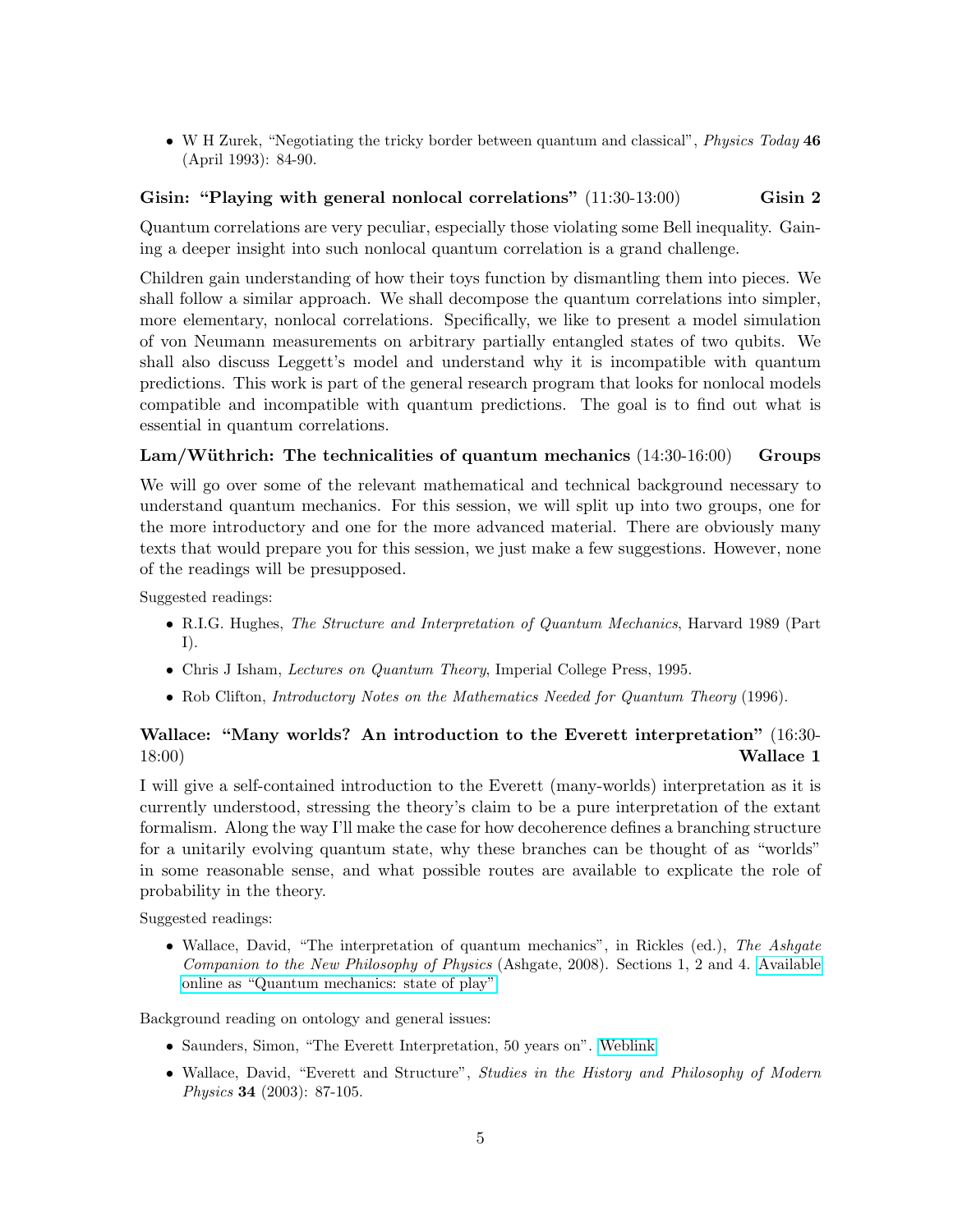Background reading on probability:

- Greaves, Hilary, "Probability in the Everett Interpretation", *Philosophy Compass*  $2/1$  (2007): 109-128.
- Lewis, Peter, "Probability in Everettian quantum mechanics", [Available online at the Pitt](http://philsci-archive.pitt.edu) [archive](http://philsci-archive.pitt.edu)
- Wallace, David, "A formal proof of the Born rule from decision-theoretic assumptions", <http://arxiv.org/abs/0906.2718>

### Wednesday, 8 July

### Albert: "Bohmian Mechanics and the GRW theory" (9:30-11) Albert 2

The most promising of the hidden variable approaches to the measurement problem (Bohmain Mechanics) and of the collapse approaches to the measurement problem (the GRW theory) are discussed in detail, and compared with one another.

Background reading:

• David Z Albert, Quantum Mechanics and Experience, Harvard University Press; the final 3 sections of chapter 5, and all of chapter 7.

### Wallace: "Introducing  $QFT'$   $(11:30-13:00)$  Wallace 2

I will try to give a sketch of the main principles behind quantum field theory (QFT). I'll work in a very mainstream framework (not the "Algebraic Quantum Field Theory" framework often seen in philosophy of physics) and I'll be fairly mathematically unrigorous: my aim is to provide as much clarity as possible about the conceptual basis of modern QFT.

Background reading:

• Wallace, David, "In defence of naivete: the conceptual status of Lagrangian quantum field theory", *Synthese* **151** (2006): 33-80.

### Afternoon: Excursion

Plan: Cabane de la Tza (2h) or Cabane des Aiguilles Rouges (2h30)

### Thursday, 9 July

### Straumann: "A simple proof of the Kochen-Specker theorem on the problem of hidden variables" (9:30-11:00) Straumann 2

In this talk I present a simple derivation of an old result of Kochen and Specker, which is apparently unrelated to the famous work of Bell on hidden variables, but is presumably equally important. Kochen and Specker showed in 1967 that quantum mechanics cannot be embedded into a classical stochastic theory, provided the quantum theoretical probability distributions are reproduced and one additional highly desirable property is satisfied. This showed in a striking manner what were the difficulties in implementing the Einstein programme of a 'complete' version of quantum mechanics.

Suggested readings (in particular the Redhead):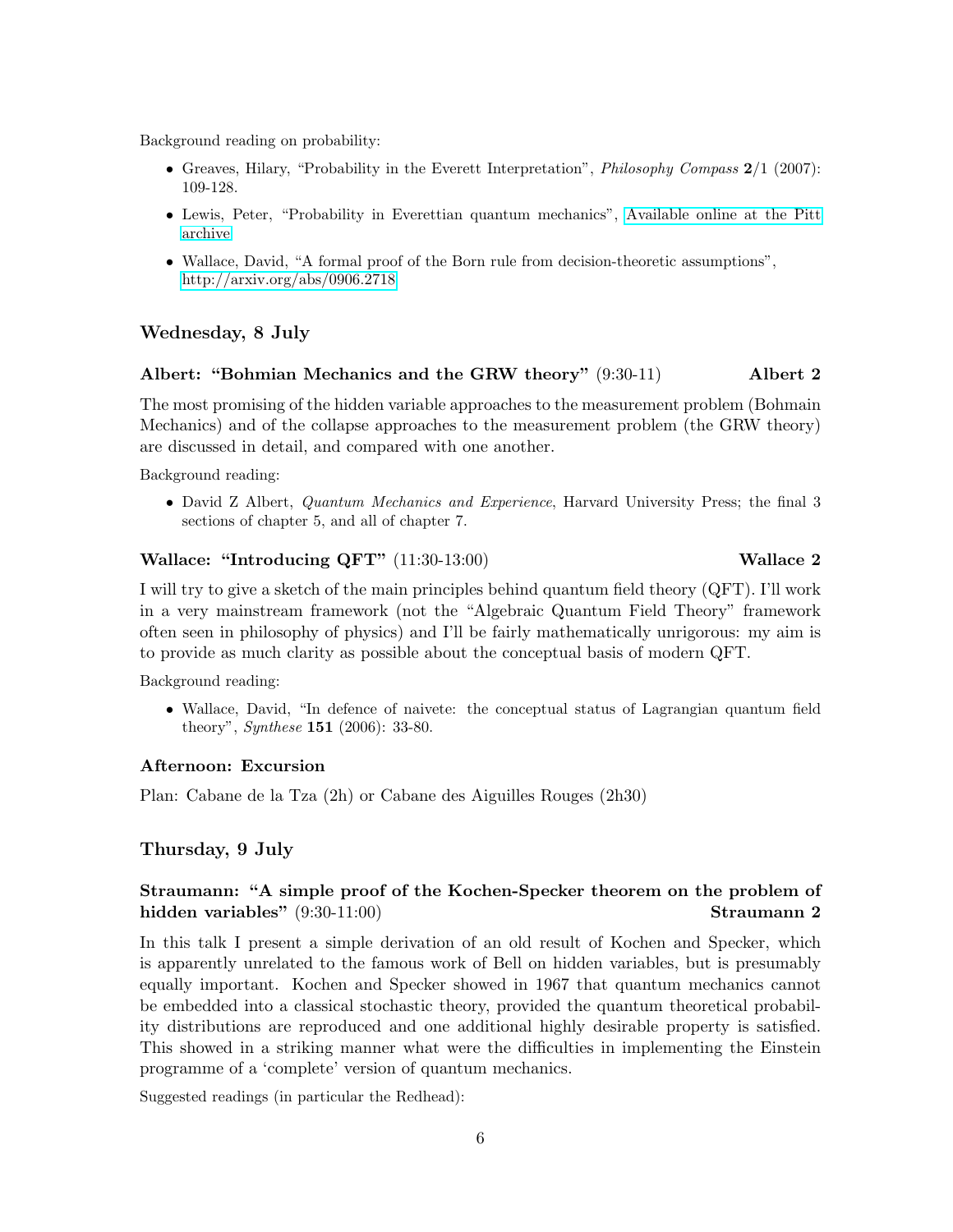- Michael Redhead, *Incompleteness*, *Nonlocality, and Realism, A Prolegomenon to the Philosophy* of Quantum Mechanics, Clarendon Press, Oxford (1987); Chapter 1.
- Norbert Straumann, "A simple proof of the Kochen-Specker theorem on the problem of hidden variables", [arXiv:0801.4931,](http://arxiv.org/abs/0801.4931) and references therein.

### Wüthrich: "Gleason's theorem, Conway and Kochen's 'free will theorem,' and  $\text{indeterminism}'' \hspace{.08cm}(11:30\text{-}13:00) \hspace{2.5cm} \text{Wüthrich 2}$

I plan to continue my excursion through the various theorems that constrain the physical stories compatible with quantum mechanics. I will pick up where we were left last time and hope to go over Gleason's theorem, the Kochen-Specker theorem, and the "free will" theorem by Conway and Kochen. This will initiate a discussion over whether nature herself is deterministic or indeterministic.

Suggested readings:

- N David Mermin, "Hidden variables and the two theorems of John Bell", Review of Modern Physics 65 (1993): 803-815.
- John H Conway and Simon Kochen, "The strong free will theorem", Notices of the American Mathematical Society **56** (2009): 226-232.

### Lam: "Identity and individuality of quantum (field) systems"  $(14:30-16:00)$ Lam 1

The standard conception of nature considers the world as being made up of individuals that possess some intrinsic identity independently of one another. This lecture aims to discuss to what extent such conception is challenged by quantum (field) theory. The standard philosophical accounts of individuality are first introduced. I then discuss the different versions of the principle of identity of the indiscernibles. In particular I evaluate the recent claim according to which fundamental fermions and bosons are weakly discernible. Some aspects of the debate on identity and individuality are discussed for quantum field systems.

Suggested readings:

• F.A. Muller and Simon Saunders, "Discerning Fermions", Brit. J. Phil. Sci. 59 (2008): 499-548.

Further reading:

- Katherine Brading and Elena Castellani (eds.), Symmetries in Physics: New Reflections, Cambridge: Cambridge University Press, 2003; in particular chapters 12, 13, 16.
- Steven French and Decio Krause, Identity in Physics: A Historical, Philosophical and Formal Analysis, Oxford: Clarendon Press, 2006.
- Steven French and Michael Redhead, "Quantum physics and the identity of the indiscernibles", Brit. J. Phil. Sci. 39 (1988): 233-246.
- Michael Redhead and Paul Teller, "Particle labels and the theory of indistinguishable particles in quantum mechanics", *Brit. J. Phil. Sci.* 43 (1992): 201-218.

### Albert/Wallace: Probability in the Everett interpretation (16:30-18:00) Podium

Before we go to dinner, David Albert and David Wallace will be the panelists in a podium discussion on the problem of defining and identifying probabilities in the Everett/manyworlds interpretation.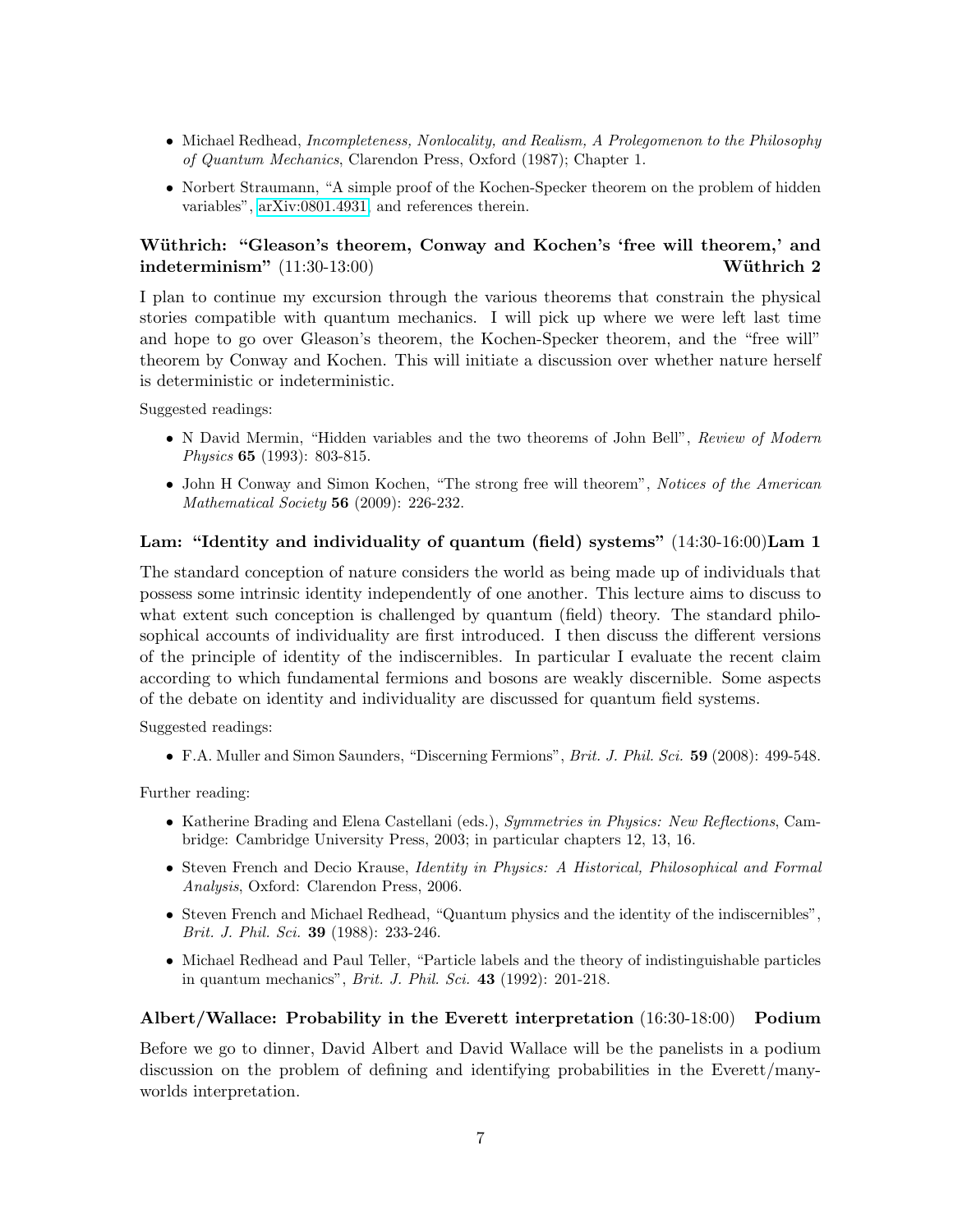### Friday, 10 July

### Straumann: "On Pauli's invention of non-Abelian gauge theory in 1953" (9:30-  $11:00$ ) Straumann 3

In a first part I shall give (for parts of the audience) an introduction to non-Abelian gauge theories. (The organizers asked me to do this). In a second part I shall sketch a remarkable story: There are documents which show that Wolfgang Pauli constructed in 1953 the first consistent generalization of the five-dimensional theory of Kaluza, Klein, Fock and others to a higher dimensional internal space. Because he saw no way to give masses to the gauge bosons, he refrained from publishing his results formally. This is still a largely unknown chapter of the early history of non-Abelian gauge and Kaluza-Klein theories.

Suggested readings:

• Lochlainn O'Raifeartaigh and Norbert Straumann, "Gauge theory: Historical origins and some modern developments", Reviews of Modern Physics 72 (2000): 1-23.

### Bacciagaluppi: "Decoherence and interpretations of quantum mechanics" (11:30-  $13:00$ ) Bacciagaluppi 2

In the second lecture, we look at how the formalism of decoherence relates to various interpretations of quantum mechanics, in particular no-collapse approaches such as de Broglie and Bohm's pilot-wave theory and Everett interpretations (with some subtle differences between many-worlds and many-minds). These approaches to quantum mechanics are crucial to understanding how decoherence can indeed lead to the emergence of classical behaviour from quantum mechanics. Conversely, decoherence is crucial to understanding how these approaches to quantum mechanics work in the fist place. (In the case of collapse approaches, the situation is somewhat different.)

For suggested readings, see Bacciagaluppi 1.

### Albert: "Entanglement, non-locality, and special relativity" (14:30-16:00)Albert 3

Bell's argument for non-locality, and the various tensions between entanglement, non-locality, and special relativity are discussed.

Background reading:

• David Z Albert, Quantum Mechanics and Experience, Harvard University Press; chapter 3.

### Roundtable discussion (16:30-18:00) Roundtable Roundtable

Like the smaller groups and the podium discussion, this is a new, and somewhat experimental, format for GSSPP. The idea is that we all sit together and discuss the foundations of quantum mechanics, in attempt to structure the issues, synthesize the positions, and try to work out something of a conclusion of this week's intense work.

### Saturday, 11 July

### Esfeld: "Being ontologically serious about the measurement problem" (9:30-11:00) Esfeld 1

The paper argues for the following claims: